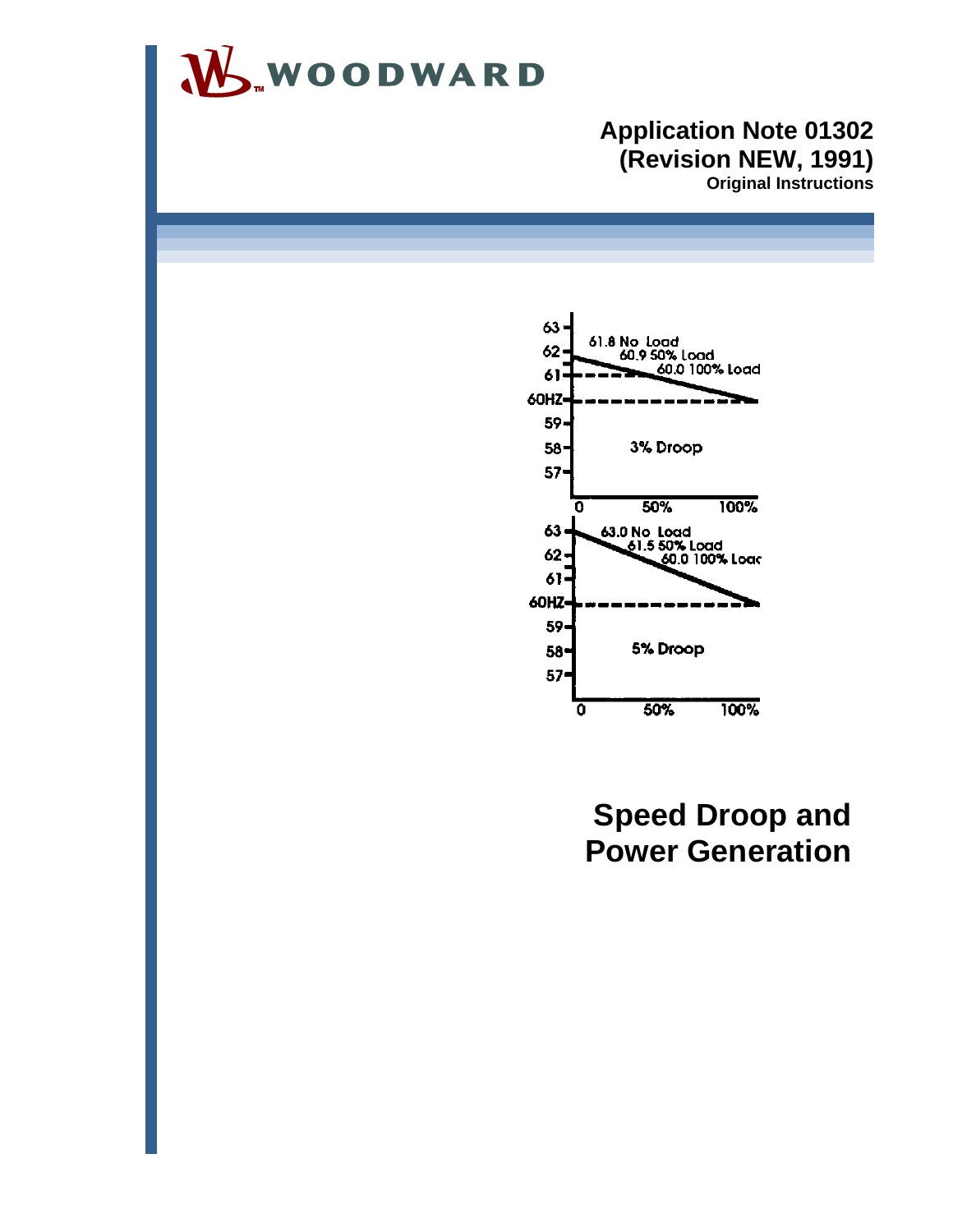

**Read this entire manual and all other publications pertaining to the work to be performed before installing, operating, or servicing this equipment.** 

**Practice all plant and safety instructions and precautions.** 

**Failure to follow instructions can cause personal injury and/or property damage.** 



**Revisions**

**This publication may have been revised or updated since this copy was produced. To verify that you have the latest revision, check manual** *26311* **,** *Revision Status & Distribution Restrictions of Woodward Technical Publications***, on the** *publications page* **of the Woodward website:** 

**www.woodward.com/publications**

**The latest version of most publications is available on the** *publications page***. If your publication is not there, please contact your customer service representative to get the latest copy.** 



**Any unauthorized modifications to or use of this equipment outside its specified mechanical, electrical, or other operating limits may cause personal injury and/or property damage, including damage to the equipment. Any such unauthorized modifications: (i) constitute "misuse" and/or "negligence" within the meaning of the product warranty thereby excluding warranty coverage for any resulting damage, and (ii) invalidate product certifications or listings.** 



**If the cover of this publication states "Translation of the Original Instructions" please note:** 

**Translated Publications**

**The original source of this publication may have been updated since this translation was made. Be sure to check manual** *26311* **,** *Revision Status & Distribution Restrictions of Woodward Technical Publications***, to verify whether**  this translation is up to date. Out-of-date translations are marked with **A**. Always **compare with the original for technical specifications and for proper and safe installation and operation procedures.** 

**Revisions—Changes in this publication since the last revision are indicated by a black line alongside the text.** 

**Woodward reserves the right to update any portion of this publication at any time. Information provided by Woodward is believed to be correct and reliable. However, no responsibility is assumed by Woodward unless otherwise expressly undertaken.**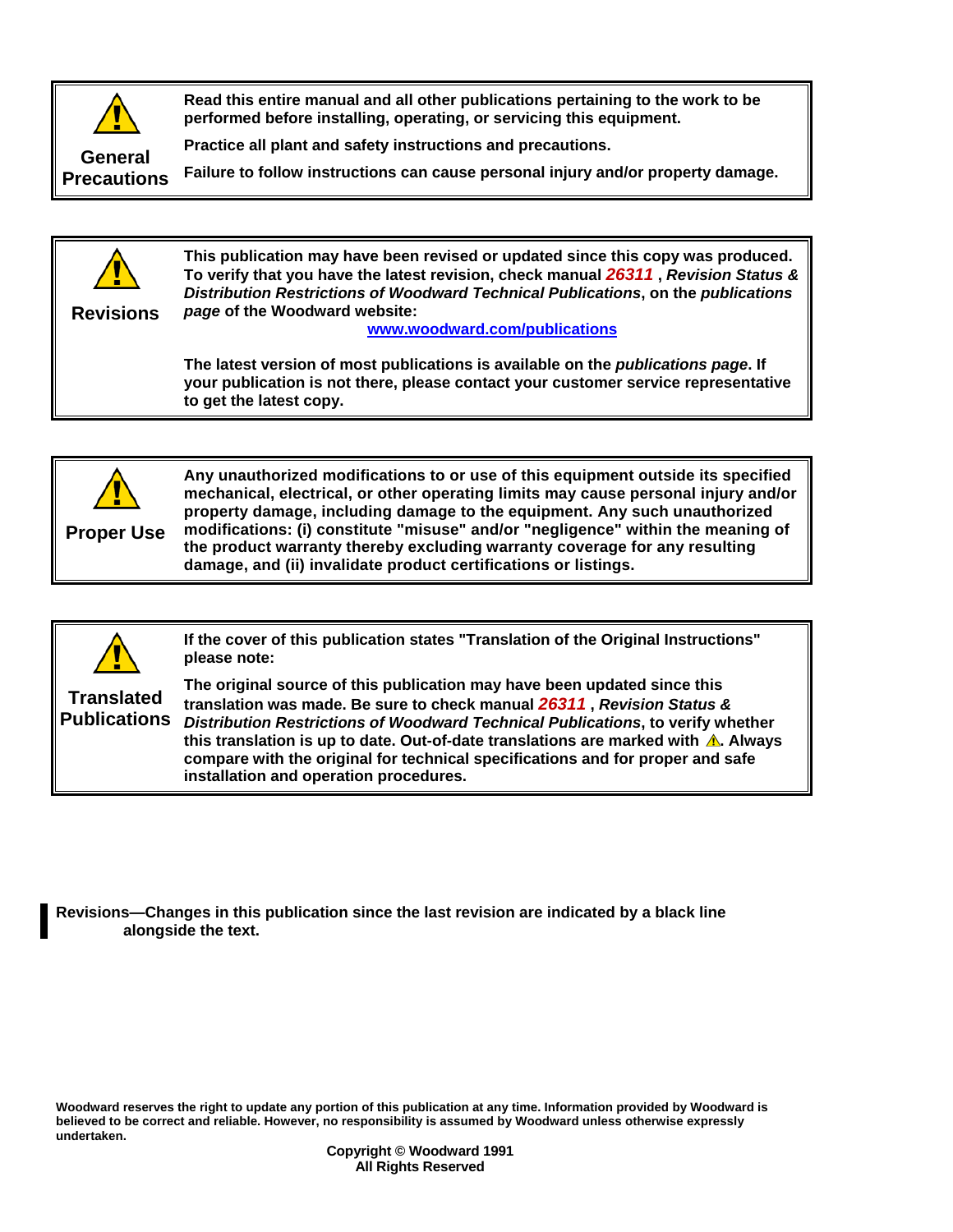## **Warnings and Notices**

#### **Important Definitions**



This is the safety alert symbol. It is used to alert you to potential personal injury hazards. Obey all safety messages that follow this symbol to avoid possible injury or death.

- **DANGER**—Indicates a hazardous situation which, if not avoided, will result in death or serious injury.
- **WARNING**—Indicates a hazardous situation which, if not avoided, could result in death or serious injury.
- **CAUTION**—Indicates a hazardous situation which, if not avoided, could result in minor or moderate injury.
- **NOTICE**—Indicates a hazard that could result in property damage only (including damage to the control).
- **IMPORTANT**—Designates an operating tip or maintenance suggestion.

**The engine, turbine, or other type of prime mover should be**  <u> AWARNING</u> **equipped with an overspeed shutdown device to protect against runaway or damage to the prime mover with possible personal injury, loss of life, or property damage. Overspeed / Overtemperature / The overspeed shutdown device must be totally independent of the prime mover control system. An overtemperature or overpressure Overpressure shutdown device may also be needed for safety, as appropriate.** 

| <b>AWARNING</b><br><b>Personal Protective</b><br><b>Equipment</b> | The products described in this publication may present risks that<br>could lead to personal injury, loss of life, or property damage. Always<br>wear the appropriate personal protective equipment (PPE) for the job<br>at hand. Equipment that should be considered includes but is not<br>limited to:<br><b>Eye Protection</b><br><b>Hearing Protection</b> |
|-------------------------------------------------------------------|---------------------------------------------------------------------------------------------------------------------------------------------------------------------------------------------------------------------------------------------------------------------------------------------------------------------------------------------------------------|
|                                                                   | <b>Hard Hat</b>                                                                                                                                                                                                                                                                                                                                               |
|                                                                   | <b>Gloves</b>                                                                                                                                                                                                                                                                                                                                                 |
|                                                                   | <b>Safety Boots</b>                                                                                                                                                                                                                                                                                                                                           |
|                                                                   | <b>Respirator</b><br>٠                                                                                                                                                                                                                                                                                                                                        |
|                                                                   | Always read the proper Material Safety Data Sheet (MSDS) for any<br>working fluid(s) and comply with recommended safety equipment.                                                                                                                                                                                                                            |

| <b>AWARNING</b> | Be prepared to make an emergency shutdown when starting the<br>engine, turbine, or other type of prime mover, to protect against<br>runaway or overspeed with possible personal injury, loss of life, or<br>property damage. |
|-----------------|------------------------------------------------------------------------------------------------------------------------------------------------------------------------------------------------------------------------------|
| Start-up        |                                                                                                                                                                                                                              |

| <b>AWARNING</b>                          | On- and off-highway Mobile Applications: Unless Woodward's control<br>functions as the supervisory control, customer should install a<br>system totally independent of the prime mover control system that                |
|------------------------------------------|---------------------------------------------------------------------------------------------------------------------------------------------------------------------------------------------------------------------------|
| <b>Automotive</b><br><b>Applications</b> | monitors for supervisory control of engine (and takes appropriate<br>action if supervisory control is lost) to protect against loss of engine<br>control with possible personal injury, loss of life, or property damage. |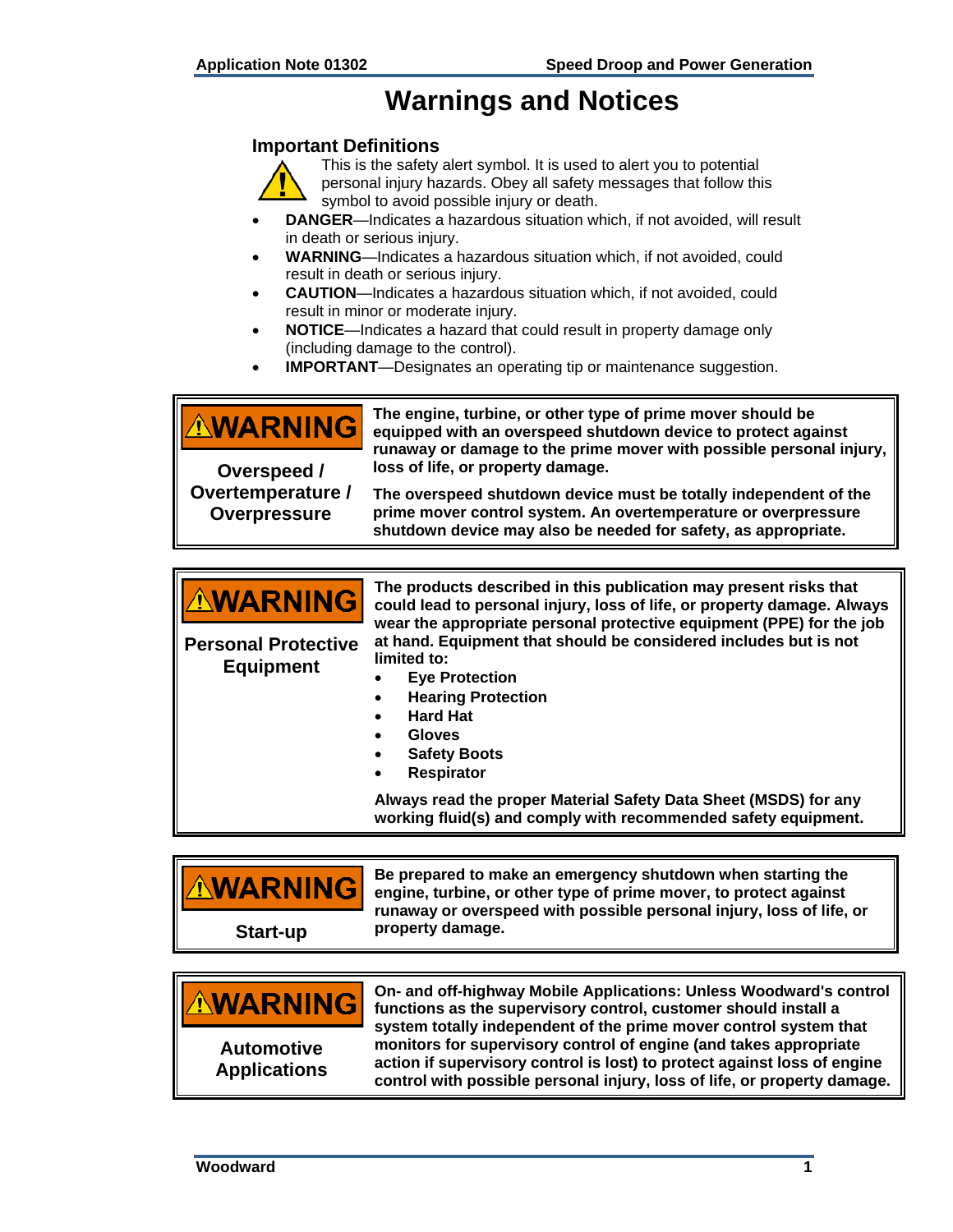# **NOTICE**

**To prevent damage to a control system that uses an alternator or battery-charging device, make sure the charging device is turned off before disconnecting the battery from the system.** 

**Battery Charging Device**

# **Electrostatic Discharge Awareness**

| <b>NOTICE</b>                              | Electronic controls contain static-sensitive parts. Observe the<br>following precautions to prevent damage to these parts:                                                                                                                                                                                                                                                                                                                                                                                                                                                                                                                                                                  |
|--------------------------------------------|---------------------------------------------------------------------------------------------------------------------------------------------------------------------------------------------------------------------------------------------------------------------------------------------------------------------------------------------------------------------------------------------------------------------------------------------------------------------------------------------------------------------------------------------------------------------------------------------------------------------------------------------------------------------------------------------|
| <b>Electrostatic</b><br><b>Precautions</b> | Discharge body static before handling the control (with power to<br>the control turned off, contact a grounded surface and maintain<br>contact while handling the control).<br>Avoid all plastic, vinyl, and Styrofoam (except antistatic versions)<br>$\bullet$<br>around printed circuit boards.<br>Do not touch the components or conductors on a printed circuit<br>$\bullet$<br>board with your hands or with conductive devices.<br>To prevent damage to electronic components caused by improper<br>handling, read and observe the precautions in Woodward manual<br>82715, Guide for Handling and Protection of Electronic Controls,<br><b>Printed Circuit Boards, and Modules.</b> |

Follow these precautions when working with or near the control.

- 1. Avoid the build-up of static electricity on your body by not wearing clothing made of synthetic materials. Wear cotton or cotton-blend materials as much as possible because these do not store static electric charges as much as synthetics.
- 2. Do not remove the printed circuit board (PCB) from the control cabinet unless absolutely necessary. If you must remove the PCB from the control cabinet, follow these precautions:
	- Do not touch any part of the PCB except the edges.
	- Do not touch the electrical conductors, the connectors, or the components with conductive devices or with your hands.
	- When replacing a PCB, keep the new PCB in the plastic antistatic protective bag it comes in until you are ready to install it. Immediately after removing the old PCB from the control cabinet, place it in the antistatic protective bag.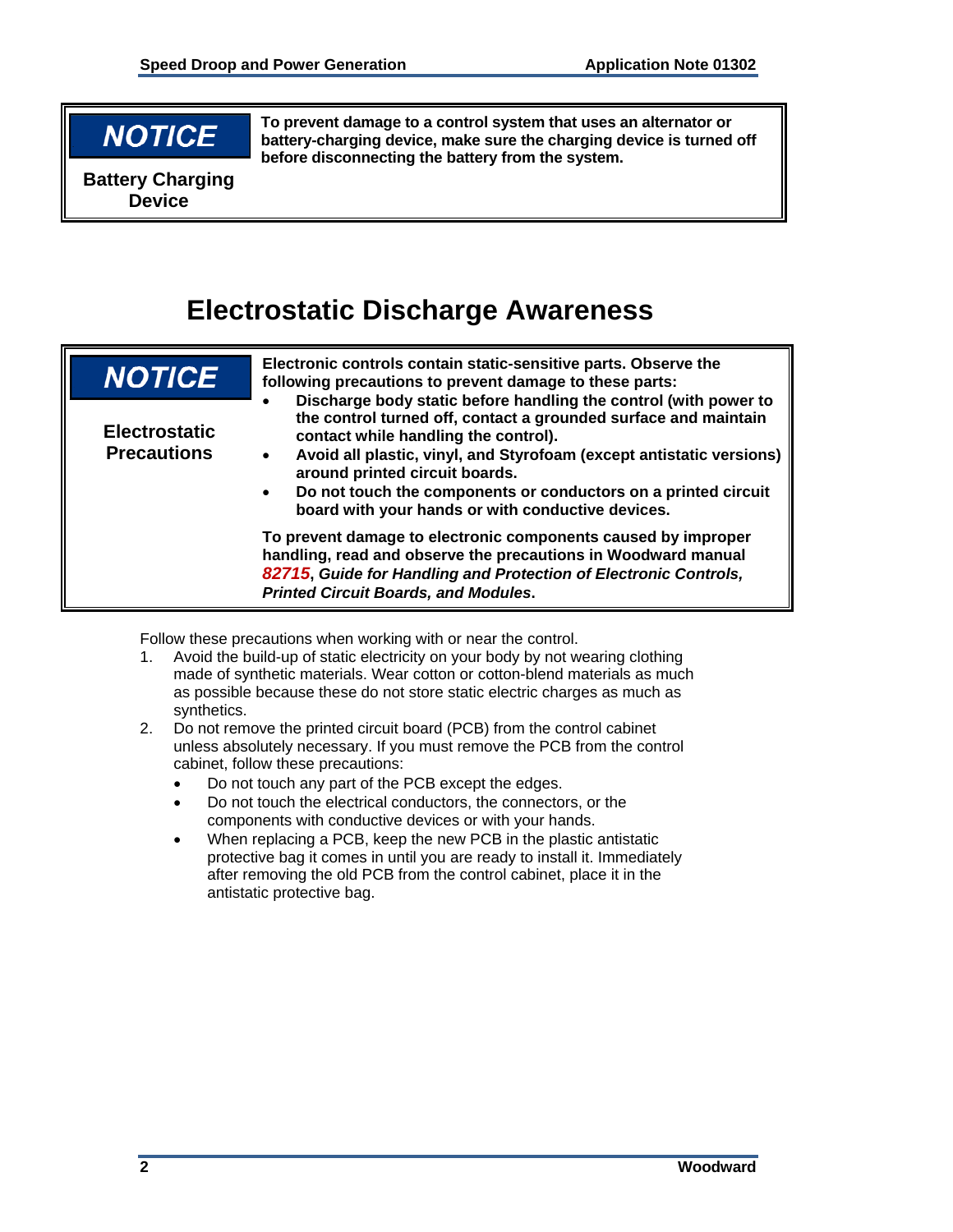# **Speed Droop and Power Generation**

## **Droop Engine Control for Stable Operation**

Speed droop is a governor function which reduces the governor reference speed as fuel position (load) increases.

All engine controls use the principle of droop to provide stable operation. The simpler mechanical governors have the droop function built into the control system, and it cannot be changed. More complex hydraulic governors can include temporary droop, returning the speed setting to its original place after the engine has recovered from a change in fuel position. This temporary droop is called compensation.

The ability to return to the original speed after a change in load is called isochronous speed control. All electronic controls have circuits which effectively provide a form of temporary droop by adjusting the amount of actuator position change according to how much off speed is sensed.

Without some form of droop, engine-speed regulation would always be unstable. A load increase would cause the engine to slow down. The governor would respond by increasing the fuel position until the reference speed was attained. However, the combined properties of inertia and power lag would cause the speed to recover to a level greater than the reference.

The governor would reduce fuel and the off speed would then occur in the underspeed direction. In most instances the off-speed conditions would build until the unit went out on overspeed.

With droop, the governor speed setting moves toward the offspeed as the fuel control moves to increase, allowing a stable return to steady state control. The feedback in the governor is from the output position. Since a minimal movement of the output position can cause major speed changes in an unloaded engine, it is sometimes difficult to gain stability in unloaded conditions. Actuator linkage requiring more movement of the output to achieve a given amount of rack movement at the idle settings than at the loaded settings will often help achieve stability in the unloaded position. Setting a greater amount of droop in the governor is another solution.

In the case of isochronous (temporary droop) control, the governor speed with which the engine returns to the predetermined speed reference is adjustable, allowing greater flexibility in achieving stable operation, even when unloaded.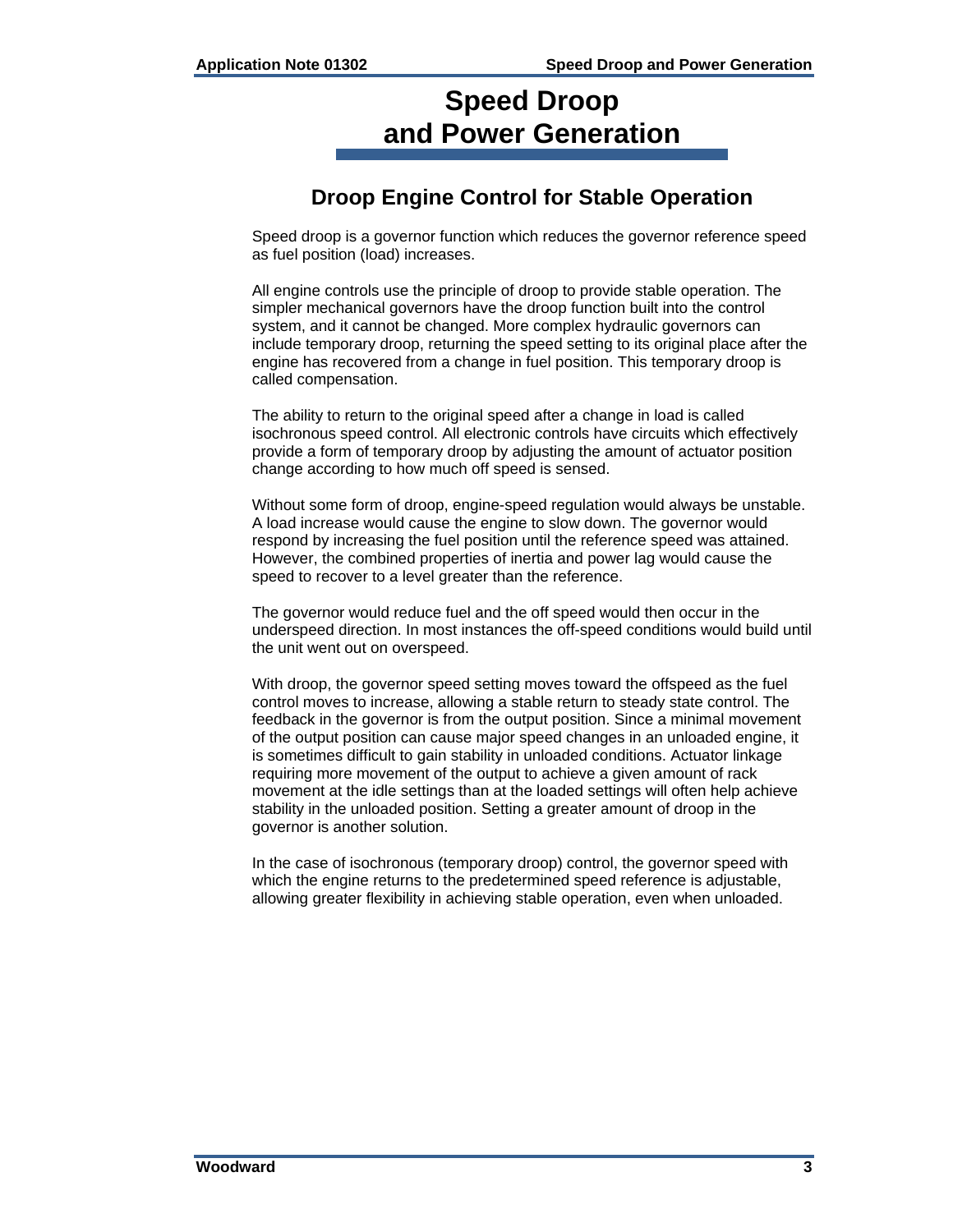### **The Droop Curve**

Droop is a straight-line function, with a certain speed reference for every fuel position. Normally, a droop governor lowers the speed reference from 3 to 5 percent of the reference speed over the full range of the governor output. Thus a 3% droop governor with a reference speed of 1854 rpm at no fuel would have a reference speed of 1800 rpm at max fuel (61.8 Hz at no fuel and 60 Hz at max fuel).

(Notice that the feedback is over the full output-shaft rotation or fuel rod retraction of the governor. If only a portion of the output is used, the amount of droop will be reduced by the same proportion. Likewise the same governor would only have a droop from 1827 to 1800 if half of the full output moved the fuel rack from no fuel to full fuel (60.9 Hz droop to 60 Hz; probably not enough droop to provide stability).

Figure 1 illustrates 3% and 5% droop governor speed curves, assuming the use of all of the servo movement. The speed figures given are theoretical since servo position and rack position are seldom absolutely linear.

Most complex hydraulic governors have adjustable droop. In these cases, droop may be set between 0% and 5%. Droop is not adjustable in most mechanical governors, although some mechanical governors have provisions for changes in springs which will change the amount of droop. Five percent droop is common in simple mechanical governors, although 3% and 10% droop is not uncommon.

### **Electric Generation**

A single engine electrical generator can operate in isochronous, changing speeds only temporarily in response to changes in load. This system can also operate in droop, if a lower speed is permissible under loaded conditions (see Figure 2).





Figure 2. Response Curves of Isochronous and Droop Governors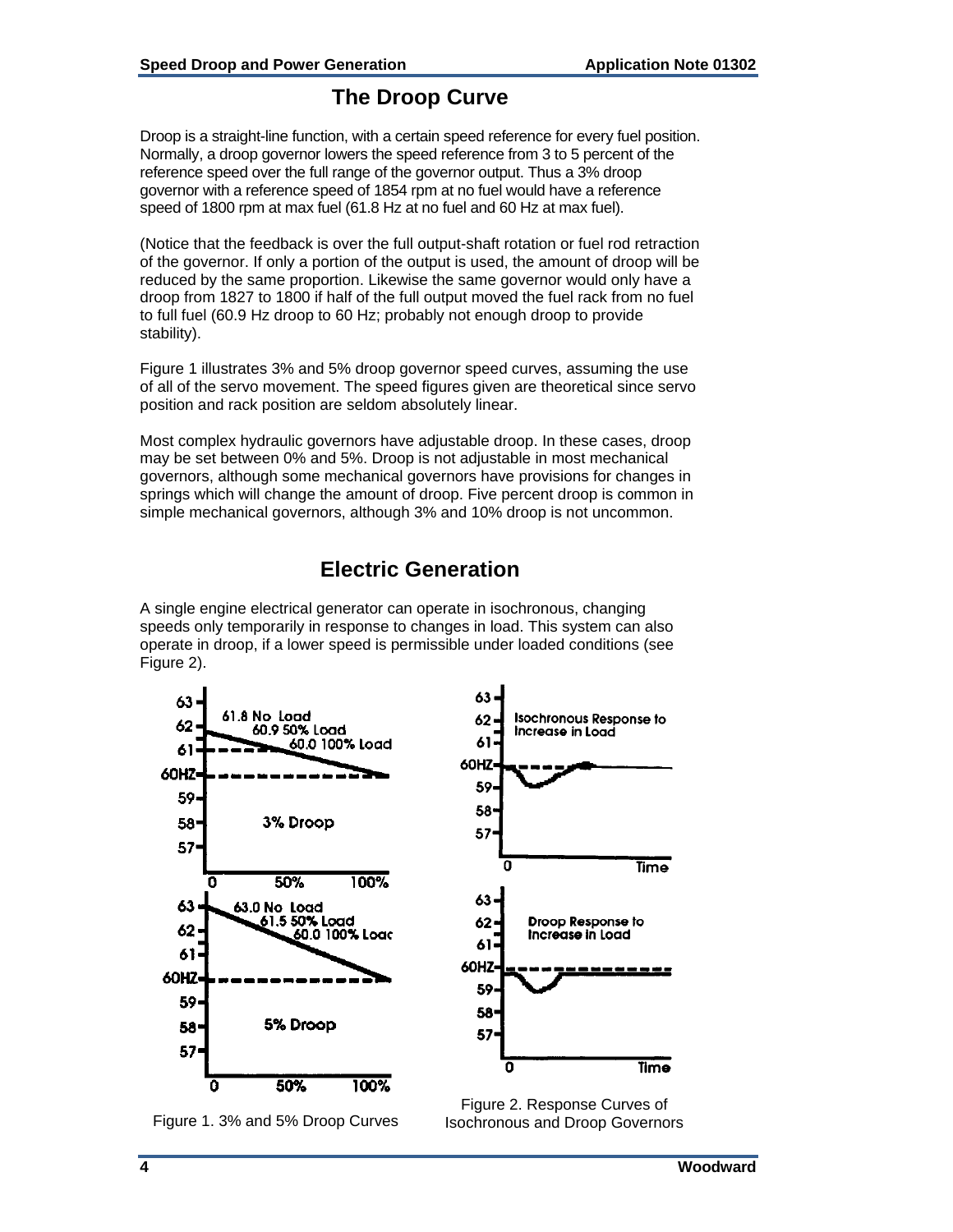### **Parallel with a Utility**

If, however, the single engine generator is connected to a utility bus, the utility will determine the frequency of the alternator. Should the governor speed reference be less than the utility frequency, power in the utility bus will flow to the alternator and motor the unit. If the governor speed is even fractionally higher than the frequency of the utility, the governor will go to full load in an attempt to increase the bus speed. Since the definition of a utility is a frequency which is too strong to influence, the engine will remain at full fuel.

Isochronous governor control is impractical when paralleling with a utility because a speed setting above utility frequency, by however small an amount, would call for full rack, since the actual speed could not reach the reference speed. Similarly, if the setting were even slightly below actual speed, the racks would go to fuel-off position.

Governors should not be paralleled isochronously with any system so big that the governed unit cannot affect the speed of the system.

Droop provides the solution to this problem. Droop causes the governor speed reference to decrease as load increases. This allows the governor to vary the load since the speed cannot change (see Figure 3).



Figure 3. Comparison of 3% Droop Speed Settings for 50% and 100% Load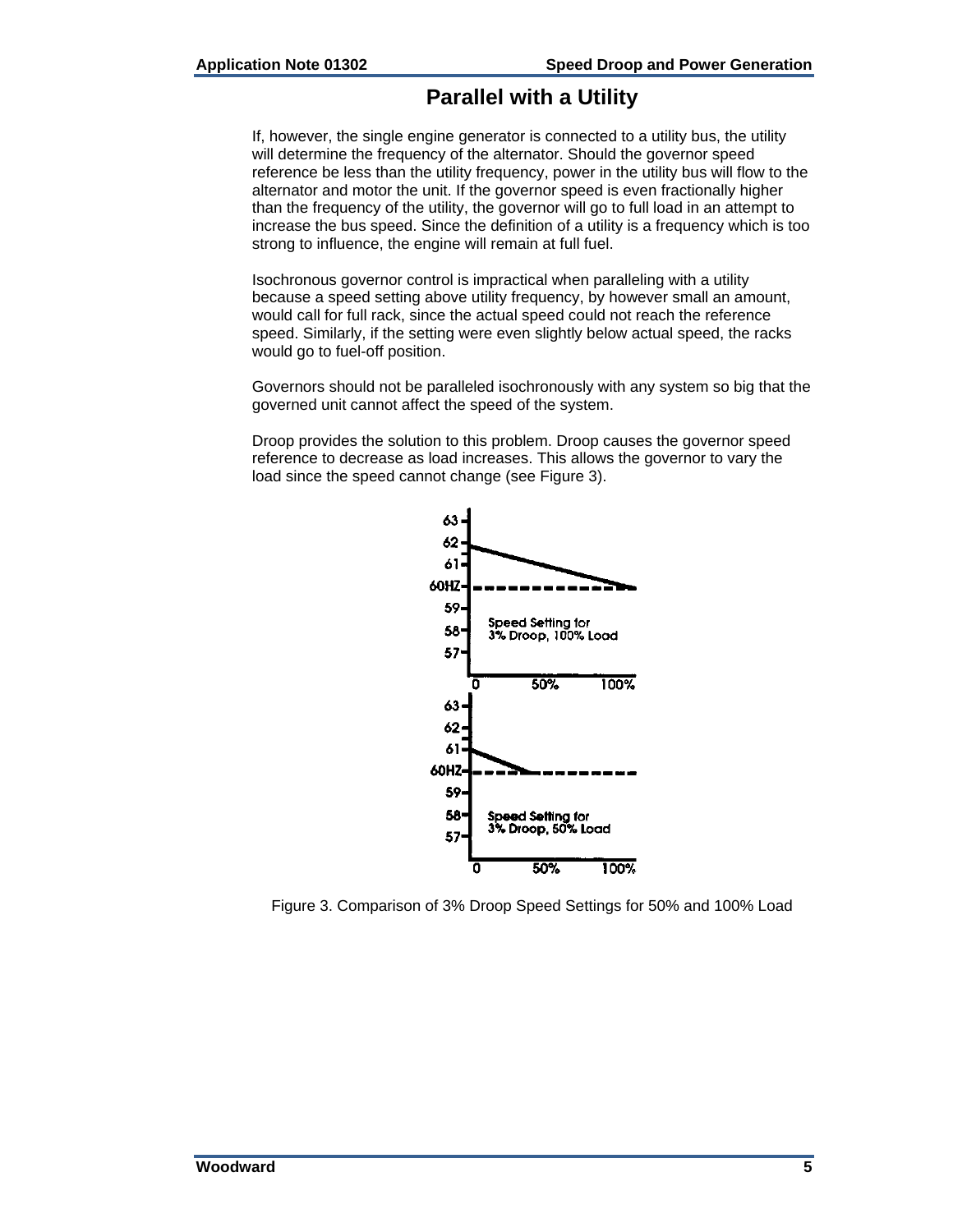#### **Governor Speed Setting Determines Load**

When paralleled with a bus, the load on an engine is determined by the reference speed setting of the droop governor. Increasing the speed setting cannot cause a change in the speed of the bus, but it will cause a change in the amount of load the engine is carrying. The graph shows that the amount of load is determined by where the droop line intersects the speed of the bus. If the location of this line is moved, either by changing the reference speed or the amount of droop in the unit, the amount of load will also be moved.

Notice that the amount of droop set in the governor has little effect on the ability of the governor reference speed setting to determine the amount of load the engine will carry. The greater the droop the less sensitive engine load will be to speed setting. However, excessive droop presents the possibility of overspeed should the engine be removed from the bus, thus becoming unloaded. In most cases, 4% droop is adequate to provide stability and also allow for precise loading of the engine (see Figure 4).



Figure 4. Speed Setting for 3% and 5% Droop at 70% Load

Identical engines can show different characteristics if droop settings are not identical. An engine with more droop will require a greater change in the speed setting to accomplish a given change in load than will an engine with less droop in the governor. As explained in the following paragraphs, the amount of droop is also controlled by the amount of terminal shaft travel used between no load and full load. Both of these considerations should be investigated when apparently identical units show different responses to changes in the reference speed.

## **Output Shaft Movement**

The amount of droop in a governor is also influenced by the amount of available output shaft movement used. The governor's speed reference is changed by feedback from the position of the governor output. A governor with 4% droop over the full travel of the output shaft will have an effective droop of only 2% if only half of the output is used from minimum to maximum fuel. Two percent droop is probably not enough to provide stability in many operations.

Using less than the optimum amount of terminal shaft movement will require a higher droop adjustment (knob or slider) than other engines, increasing the danger of overspeed should the generator suddenly become separated from the bus (load). The low amount of governor travel may also cause the engine to be unstable.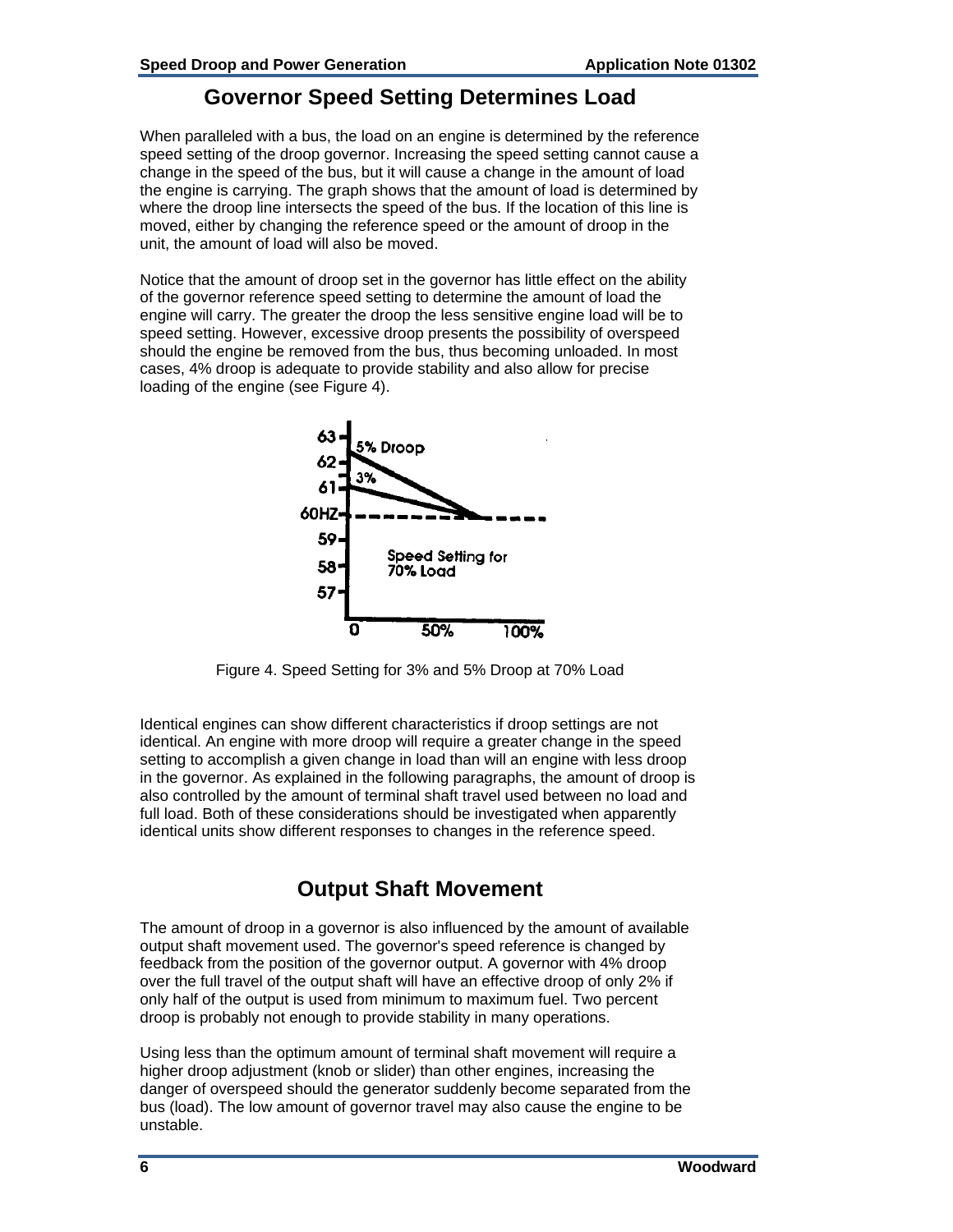### **Multiple Engine Isolated Bus**

Droop may also be used to parallel multiple engines on an isolated bus. In this case, the engines are capable of changing the frequency of the bus, and if all engines are operating in droop, the speed of the bus will change with a change in load. This is satisfactory only in cases where variations in the speed are acceptable.

Multiple engines can also be paralleled on an isolated bus with all but one of the engines in droop and that one engine in isochronous. These systems will be able to maintain a constant speed as long as the isochronous engine is capable of accommodating any load changes (see Figure 5).



Figure 5. Use of Isochronous and Droop Units on an Isolated System

In these cases, should load decrease below the combined load setting of the droop engines, the isochronous engine will completely unload, and the system frequency will increase to the point that load equals the combined droop setting of the droop engines. The isochronous engine would be motored in this instance unless it was automatically removed from the bus.

If the load increases beyond the capacity of the isochronous unit, the entire system will slow to the point where the combined droop of the other units meets the droop-speed position. In this case, the isochronous unit would remain overloaded to a point where it was unable to achieve the governor reference speed.

## **Negative Droop**

As has been stated, all mechanical governors use droop, either constant or in the case of isochronous governors temporary, to achieve stable engine control. It is possible to adjust negative droop (speed reference increases as load increases) into some governors. Satisfactory governor control (engine stability) cannot be achieved with negative droop adjusted into a governor.